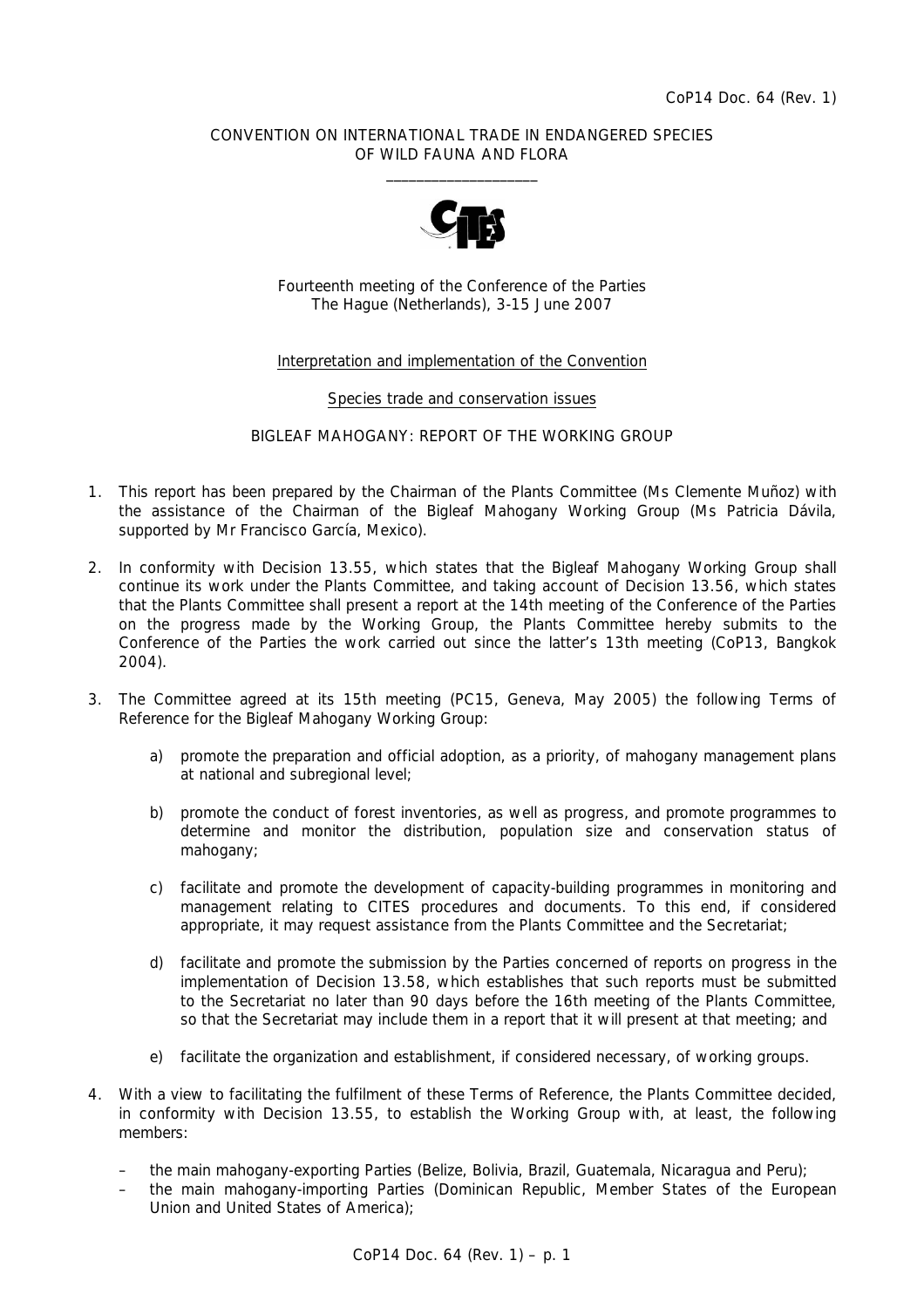- members of the Plants Committee (both representatives of Central and South America and the Caribbean, and both representatives of Europe);
- one member of the CITES Secretariat; and
- one member of each of the following organizations: FFI, TRAFFIC and WWF.
- 5. The Working Group was to conduct its work intersessionally (between PC15 and PC16), mainly through remote communication (email, fax or phone) and was to present substantive results at PC16 in conformity with the Terms of Reference listed above. If the Committee, after studying those results, felt that progress was insufficient, it would include mahogany in the Review of Significant Trade.
- 6. The Plants Committee accepted with pleasure the offer made by Peru to chair the Working Group and requested that Party to send a formal offer containing the *curricula vitae* of three candidates. That offer was sent to the CITES Secretariat before 15 June 2005 in order to be distributed to the members of the Plants Committee, who were to select the most suitable individual as Chairman by 25 June 2005.
- 7. The Plants Committee considered that it would be beneficial to support the Chairman of the Working Group with a Vice-Chairman selected from the importing countries, and accepted with pleasure the offer to take on that function made at the 15th meeting by the United States. Consequently, the Plants Committee requested the United States to submit the *curricula vitae* of three candidates for the Vice-Chairmanship of the Working Group. That communication was sent to the CITES Secretariat before 15 June 2005 in order to be distributed to the members of the Plants Committee, who were to select the most suitable individual as Vice-Chairman by 25 June 2005.
- 8. Having been elected, the Chairman (Mr Marco Romero) and the Vice-Chairman (Mr Peter Thomas) began their work at the beginning of July 2005, making contact with the members of the Working Group and initiating the tasks specified in the Terms of Reference listed above. Subsequently, in September 2006, both the Chairman and the Vice-Chairman submitted their resignations.
- 9. The Chairman of the Committee turned to the range States, once again requesting *curricula vitae* for consideration by the members of the Committee. The *curricula vitae* of the candidates from Mexico and Peru were submitted. Once the members of the Plants Committee had received the *curricula vitae*, Ms Patricia Dávila (Mexico) was elected to the Chairmanship of the Bigleaf Mahogany Working Group, to be assisted by Mr Francisco García (Mexico). Ms Marina Rosales (Peru) was elected Vice-Chairman.
- 10. The changes were notified by the Chairman of the Plants Committee to the region of Central and South America and the Caribbean, to the Secretariat and to the Standing Committee in October 2006.
- 11. The CITES Secretariat communicated the agreement to the interested Parties (range States and importing countries), on behalf of the Plants Committee immediately after the end of the 15th meeting, for purposes of general information and so that appropriate measures could be taken.
- 12. The meeting of the Bigleaf Mahogany Working Group took place from 29 June to 1 July 2006 in Lima (Peru). The observer from Peru (Mr Romero), Chairman of the Group, presented at the 16th meeting of the Plants Committee document PC16 Doc. 19.1.1, pointing out that it contained an overview of compliance with the provisions of Decision 13.58 by the *Swietenia macrophylla* range States that had attended the meeting of the Working Group (Bolivia, Brazil, Costa Rica, the Dominican Republic, Ecuador, Guatemala, Honduras, Mexico, Nicaragua, Panama and Peru). The document also offered recommendations grouped by thematic areas and additional notes on the discussions at the meeting.
- 13. The Plants Committee noted document PC16 Doc. 19.1.1 and established a working group (PC16 WG5) to discuss the report from the BMWG.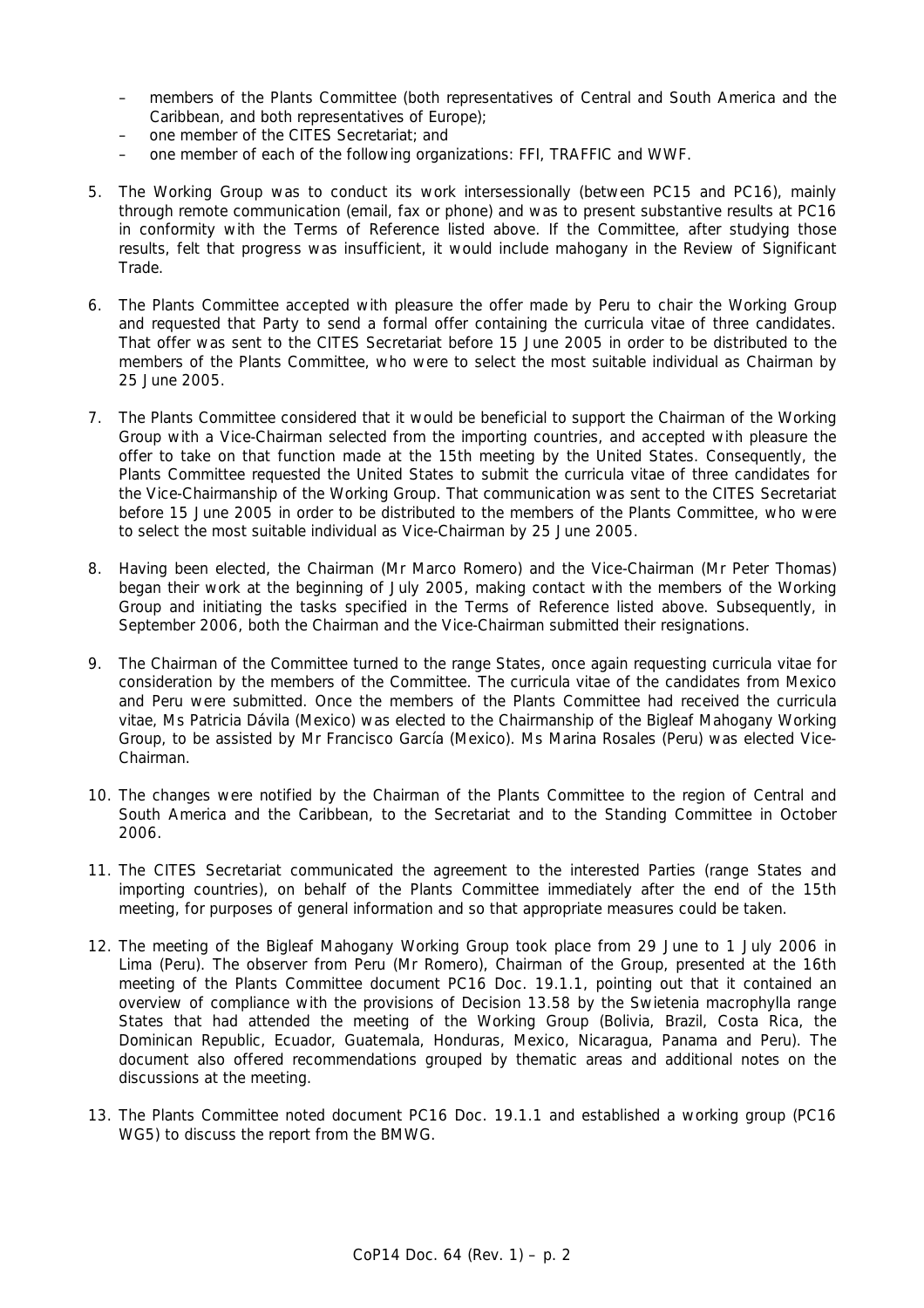- 14. The Chairman of PC16 WG5, the observer from Canada (Ms Lougheed), presented document PC16 WG5 Doc. 1. Following extensive discussions and comments, and based on document PC16 WG5 Doc. 1, the Plants Committee adopted the following conclusions and recommendations:
	- a) Regarding progress made by the BMWG, the Plants Committee considers:
		- i) that some progress has been made by certain States (see document PC16 Doc. 19.1.1), although no Party has fully complied with Decision 13.58. The activities of the BMWG have promoted compilation and sharing of existing information, and have resulted in progress in development of inventories and other scientific applications that contribute to the making of non-detriment findings (NDF) for mahogany;
		- ii) that the format used to report the results of the BMWG regarding evaluation of the fulfilment of Decision 13.58 does not adequately reflect the work that each of the countries has prepared;
		- iii) that in spite of some range States having compiled trade information to estimate existing volumes of mahogany, field-based inventories, distribution statistics and age class information (critical to making NDFs) that are specific to mahogany are not available. In addition, range Parties have not developed effective mechanisms or a standardized approach for making NDF for mahogany; and
		- iv) that there is currently no mechanism to systematically compile scientific information gathered by the range States and recommendations made by the BMWG to understand the situation at the regional level and to support the range States in adequately implementing Article IV of the Convention.
	- b) Regarding the 15 recommendations made by the BMWG in document PC16 Doc. 19.1.1, the Plants Committee agrees to:
		- i) endorse the following recommendations (document PC16 Doc. 19.1.1, pages 14-15, Table of order of priority) and submit them for consideration at CoP14: recommendation 1 (with the clarification that for the purpose of the work of the PC, the activities on information sharing and capacity building shall be related to the making of non-detriment findings); and recommendations 3, 9, 10 and 12; and consequently the following draft decisions are submitted to the Conference of the Parties:

# *Directed to the range States and to the Secretariat*

 14.XX The range States and the Secretariat should increase the activities on informationsharing and capacity-building among countries, related to the making of nondetriment findings, sharing them regionally among mahogany range States, covering the requirements of the different stakeholders (the Customs, government, police and judiciary) involved in implementing the CITES Appendix-II listing of mahogany.

# *Directed to the range States*

- 14.XX The range States should:
	- a) Promote national synergies among the producing countries by establishing formally and specifically multi-institutional committees whose memberships include competent scientific organizations, in order to support Scientific Authorities.
	- b) Perform studies of the sawn timber yields from logs, and on the heightdiameter ratio, in order to improve management of and control over mahogany timber.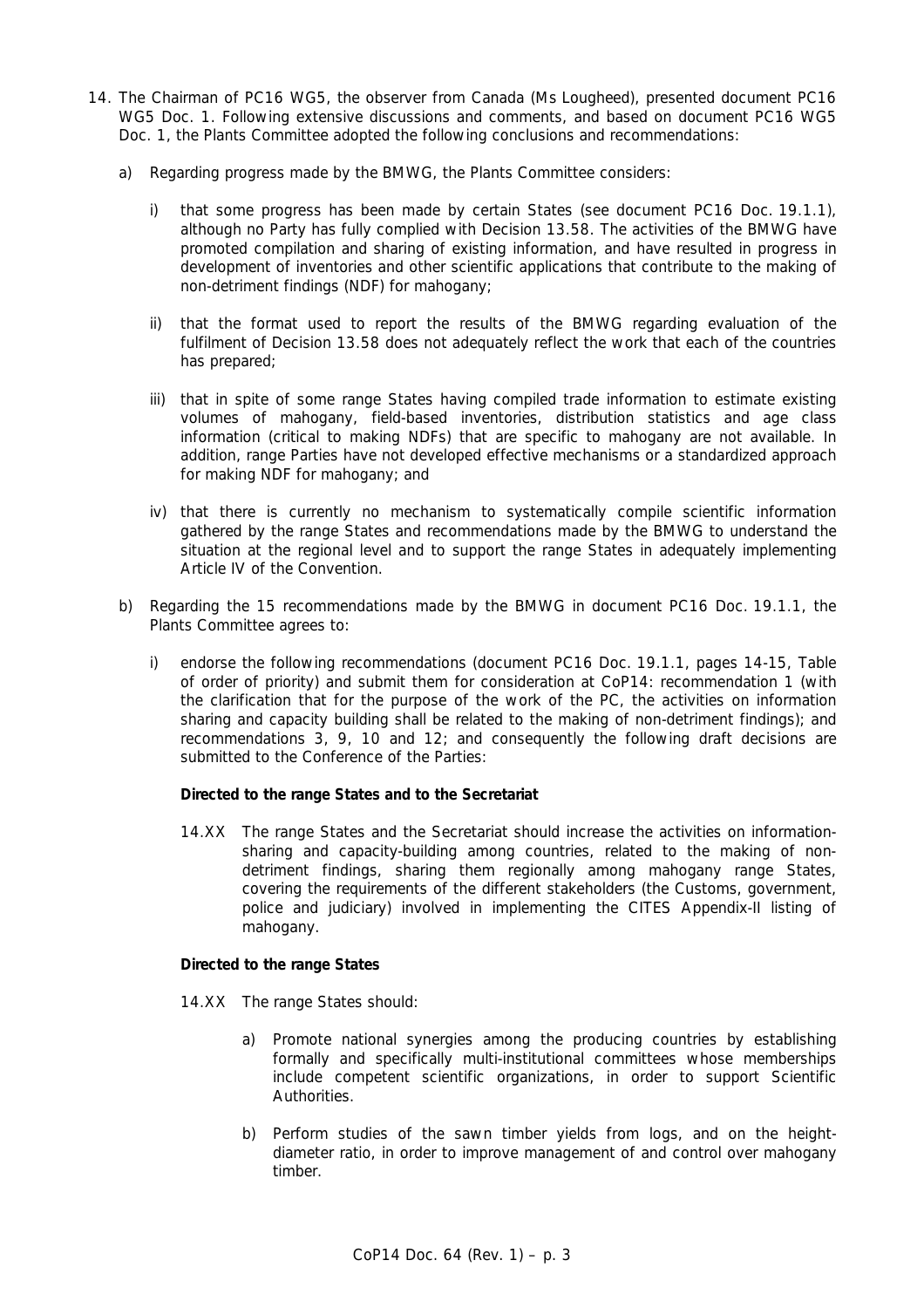- c) Foster regional territorial management for mahogany and validate or verify the reports submitted by forestry users, including periodic studies on ecology and growth dynamics.
- d) Examine the possibility of giving CITES species special treatment in technical standards on census-taking of diameters smaller than the minimum cutting size in order to determine stocks of remaining trees, the setting of minimum cutting diameters, the percentage of remaining trees that should be left and harvesting techniques.
- ii) forward to the Standing Committee the following recommendations relating to compliance and enforcement for its consideration: recommendation 1 (activities on information sharing and capacity building related to compliance and enforcement); and recommendations 7, 11, 13 and 15.
- 15. Recommendations presented by the BMWG that are not included above are currently included in the revised Decision 13.59 to be proposed at CoP14.
- 16. In addition to the BMWG report recommendations, the Plants Committee recommends the following short- and mid-term actions directed to the Plants Committee, the Parties or the Secretariat:
	- a) Recommendations to be addressed in the short-term (next 6 months), urgent matters shall be communicated to the Parties with a Notification to the Parties issued by the Secretariat:
		- i) Directed to the Plants Committee: support the development of further guidance to exporting countries regarding elements necessary for making NDFs for tree species.

 In this connection, an International Expert Workshop on the making of non-detriment findings for mahogany (*Swietenia macrophylla*) will be held in Mexico in the first quarter of 2007. The general purpose of the workshop will be to define general guidelines that will act as a basis and a reference for the making of non-detriment findings (NDFs) for mahogany by the Scientific Authorities, with the aim of improving the implementation of the CITES provisions and ensuring the sustainable utilization of and trade in the species.

To that end, the following specific objectives have been defined:

- A. Provision to the Scientific Authorities of the mahogany-exporting countries (countries of origin) of the basic information and tools, including general principles, guidelines, directives and criteria, that are needed to evaluate forestry management and exploitation plans covering mahogany and the making of NDFs;
- B. Consolidation of a network for communication and exchange of information among the Scientific Authorities of the various countries (both exporting and importing) and the specialists, relating to the making of NDFs for mahogany; and
- C. Definition of mechanisms for international coordination, through which it will be possible to complement the conservation and exploitation programmes as well as monitoring programmes of the conservation status of wild populations and their habitat.

 At the time of preparing this report from the Chairman of the Plants Committee the results were not yet available, but they will be distributed at CoP14 in an information document.

 ii) Directed to the Plants Committee: support the organization of a workshop on NDFs for tree species (focused on identification of information necessary for making and documenting a NDF).

 After receipt of the results of the drafting of new guidelines to the exporting countries with respect to the items needed to make non-detriment findings for tree species, support will be provided to the organization of the workshop at regional level.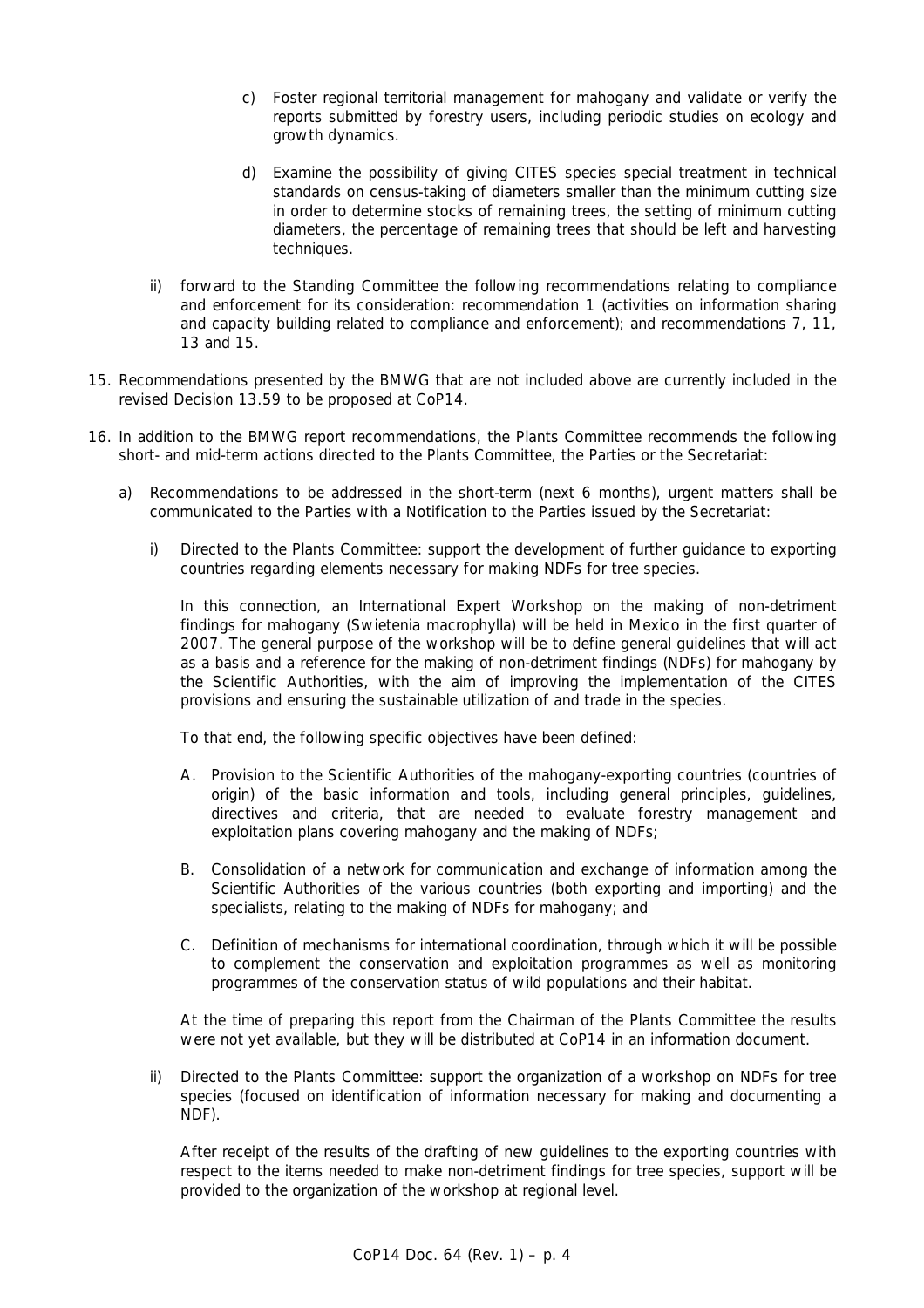iii) Directed to Parties: by 30 November 2006, Parties shall submit to the BMWG a report in a format agreed to by the Chairman of the Plants Committee that details the fulfilment of Decision 13.58. The BMWG will compile the reports and forward them to the Plants Committee to complement its own report for CoP14.

 Decision 13.58, paragraph d), directs the range States of *Swietenia macrophylla* to "submit reports on progress in the implementation of this Decision to the Secretariat no later than 90 days before the 16th meeting of the Plants Committee, so that the Secretariat may include them in a report that it will present at that meeting." Unfortunately no Party has complied with this Decision in the established time-frame.

 Notwithstanding what is stated above, all of the range States of bigleaf mahogany, with the exception of Belize, following the recommendation made by the Plants Committee at its 16th meeting, sent in their reports by the end of September 2006, in the format that had been prepared by the Chairman of the BMWG (Mr Romero) in consultation with the Chairman of the Plants Committee, in the manner laid down by the Committee.

 The reports of the mahogany range States were provided to the Chairman of the Bigleaf Mahogany Working Group (Ms Dávila) who in cooperation with Mr García drew up a summary of them. This summary is given in Annex 1 to this document, the complete reports being contained in document CoP14 Inf. 8.

- iv) Directed to Parties: emphasize the importance that no mahogany export shall take place without an NDF made by the Scientific Authority of the State concerned, based on valid, sound scientific information.
- v) Directed to Parties: emphasize that no export shall take place without evidence of legal origin of the timber.
- vi) Directed to Parties: importing countries should refuse mahogany shipments accompanied by CITES export permits issued under a court order, unless the importing country can confirm that an NDF has been made by the Scientific Authority of the country of origin.
- vii) Directed to the Secretariat: to raise the issue of mahogany enforcement and compliance problems at 54th meeting of the Standing Committee.
- viii) Directed to the Secretariat: to investigate the high volume of mahogany imports taking place in the Dominican Republic.
- ix) Directed to the Secretariat: to update its mahogany website links in order to provide, for use by the range countries, all information generated by meetings of the BMWG and other fora.
- x) Directed to the Parties: export quotas should be based on sound, valid scientific information.
- b) Mid-term recommendations, to be submitted at CoP14 for adoption as new decisions and amendments to current Decisions 13.55 to 13.59:

## *Directed to Parties*

 14.XX Bigleaf mahogany range States, in cooperation with importing countries and international organizations, should develop a strategic action plan for the region with timelines to address: NDFs, legal origin, compliance and enforcement issues. The strategy should include the 15 recommendations made in the report of the BMWG (document PC16 Doc. 19.1.1) and mechanisms to ensure adequate implementation and enforcement. Progress on implementation should be reported to the Plants Committee and at the 15th meeting of the Conference of the Parties.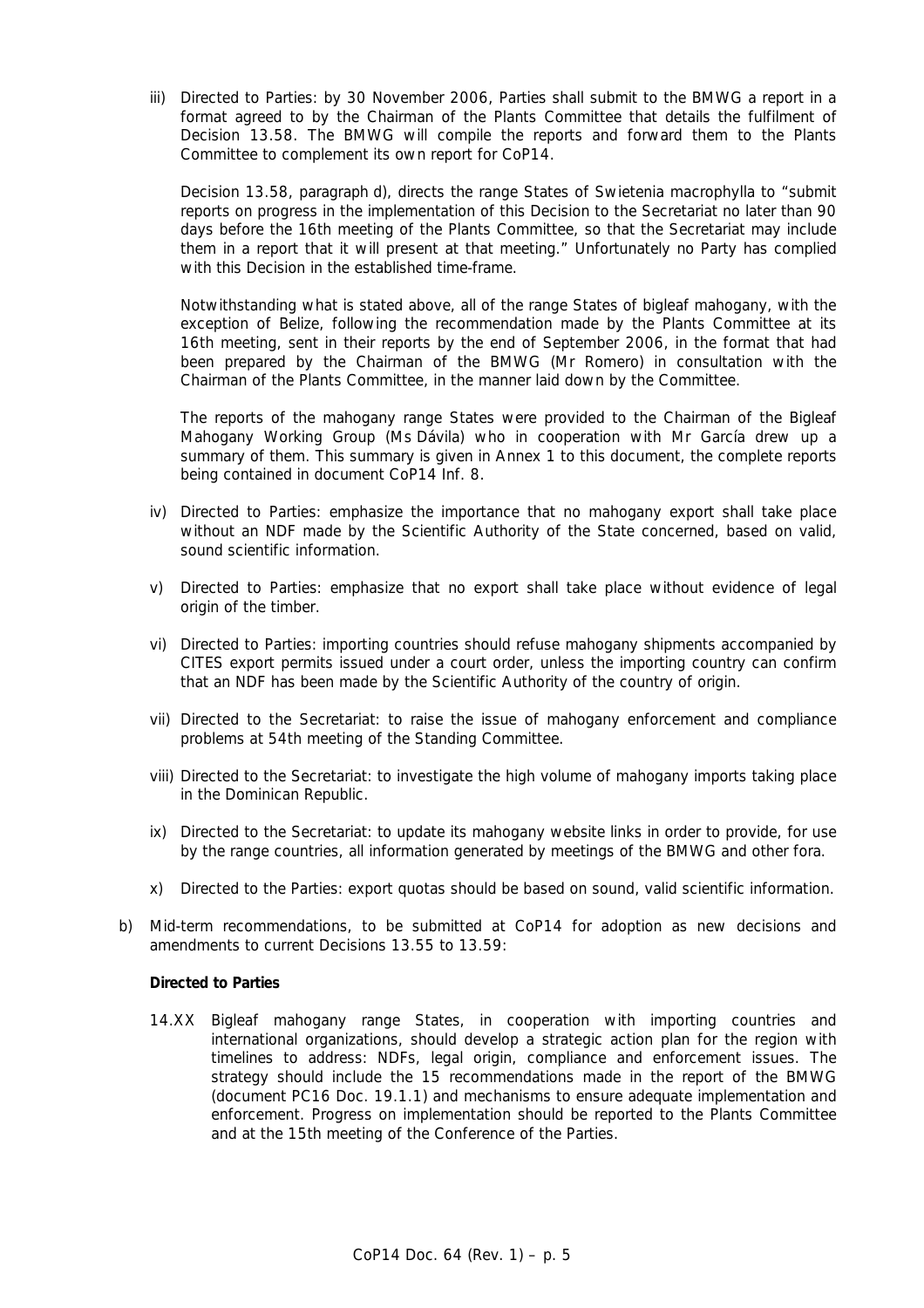# *Directed to the Secretariat*

 14.XX The Secretariat shall Seek funding for and facilitate production of guidelines for the making of NDFs for timber species. The guidelines should reflect the detailed information contained in document MWG2 Doc. 7.

## *Directed to the Standing Committee*

- 14.XX The Standing Committee shall discuss compliance and enforcement with regard to Swietenia macrophylla at each of its meetings between its 57th meeting and the 15th meeting of the Conference of the Parties, and recommend appropriate action.
- 17. The Plants Committee recommends that Decisions 13.55 and 13.56 be deleted and proposes to replace them with the following decision:

### *Directed to the Plants Committee*

- 14.XX a) The Bigleaf Mahogany (*Swietenia macrophylla*) Working Group shall continue its work under the Plants Committee. The Working Group shall primarily comprise the range States of the species, the main importing countries and at least one member of the Plants Committee.
	- b) The Plants Committee shall present a report at the 15th meeting of the Conference of the Parties on the progress made by the Working Group.
	- c) The Plants Committee shall discuss and review progress on the implementation of the strategic action plan for the region.
- 18. The Plants Committee recommends that Decisions 13.57 and 13.58 be deleted and proposes to substitute them with the following decision:

### *Directed to Parties*

 $\overline{a}$ 

- 14.XX a) The country members of the Bigleaf Mahogany Working Group should attempt to ensure the presence of their representatives at the meetings of the Working Group, as well as the presence of al least one of the representatives of the Plants Committee from the range States.
	- b) In order to facilitate the making of non-detriment findings, the range States of Swietenia macrophylla should:
		- i) prepare, adopt and implement, as a priority, forest management plans at a national and subregional level that include specific requirements for mahogany, as outlined in document MWG2 Doc. 7;
		- ii) develop and conduct forest inventories which enable specific identification and analysis of *Swietenia macrophylla* data, as well as programmes to monitor the distribution, population size and conservation status of mahogany incorporating the three basic requirements for non-detriment findings highlighted in document MWG2 Doc. 7, p. 44 a) to  $c$ <sup>\*</sup>;
		- iii) develop capacity-building programmes in monitoring and management, specifically related to requirements of CITES procedures and documents. This activity might also involve assistance from the Plants Committee and the Secretariat;

<sup>∗</sup> *http://www.cites.org/eng/prog/mwg/mwg2/index.shtml (English and Spanish only)*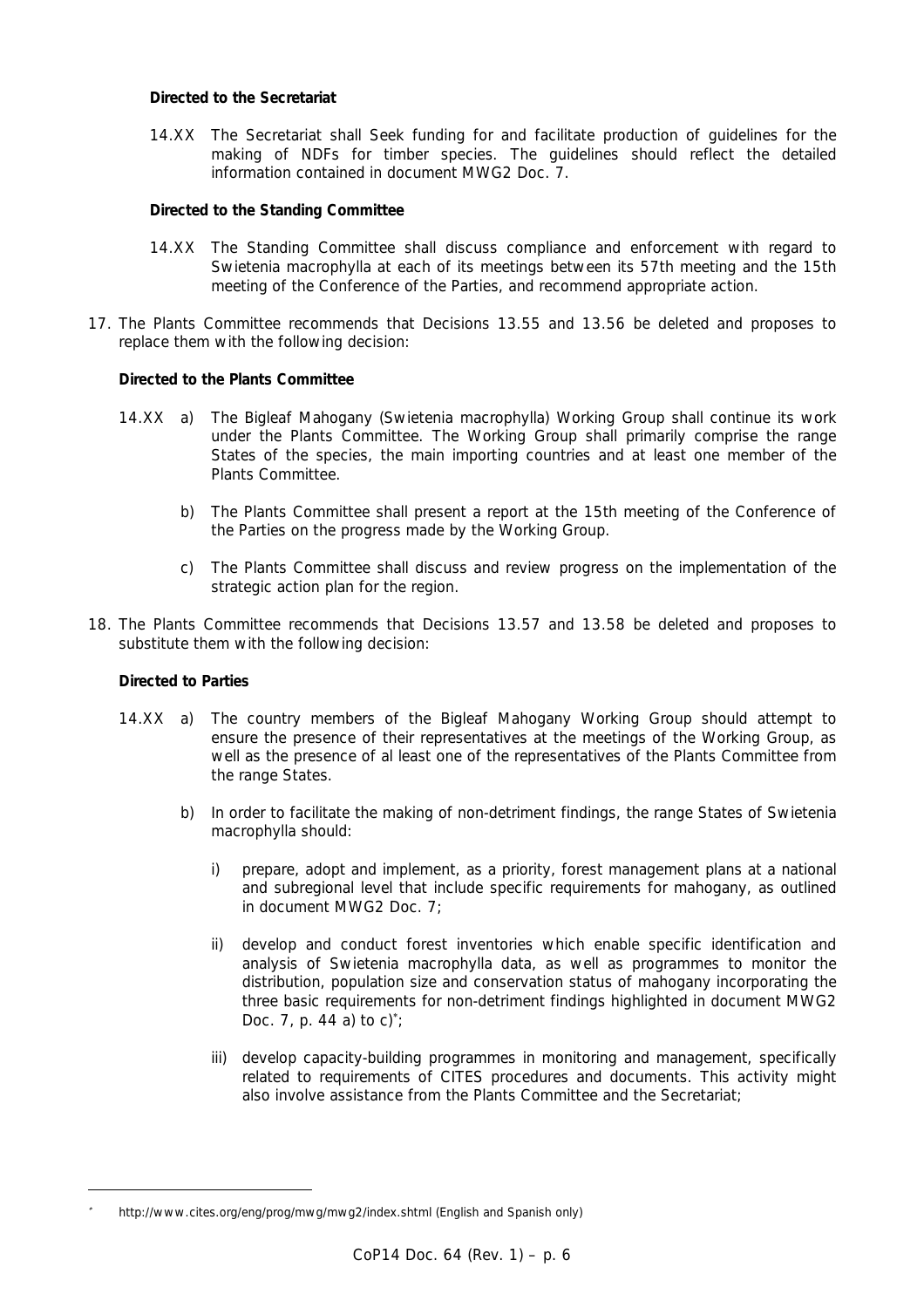- iv) submit reports on progress in the implementation of this Decision to the Secretariat no later than 90 days before the 17th meeting of the Plants Committee, so that the Secretariat may include them in a report that it will present at that meeting; and
- v) establish working groups at the national, subregional and regional levels to implement the present Decision.

### *Directed to the Plants Committee*

- 14.XX At its 17th meeting, the Plants Committee shall analyse the reports presented by the range States and progress made in implementing Decision 14.XX (mentioned in the previous paragraph) directed to the Parties, and review the need to include the species in the Review of Significant Trade.
- 19. The Plants Committee recommends that Decision 13.59 be deleted and proposes that it be replaced by the following decision:

# *Directed to Parties, the Secretariat and intergovernmental and non-governmental organizations and the bigleaf mahogany importing and exporting industries*

- 14.XX Parties (importing and exporting), the CITES Secretariat and intergovernmental and nongovernmental organizations shall seek ways to share information through the organization of regional workshops, capacity-building programmes, the exchange of experiences and the identification of financial resources to support exporting countries on the activities, training, studies, and capacity building. Amongst others, support in the form of funding for such capacity building activities should be sought from bigleaf mahogany importing and exporting industries.
- 20. The Plants Committee also wishes to point out to the Conference of the Parties that in recent months there has been some confusion in the interpretation of the annotations for tree species and in particular those referring to bigleaf mahogany; consequently, in consultation with the Chairman of the Bigleaf Mahogany Working Group and the Secretariat, it recommends the adoption of the following decisions:

### *Directed to the Plants Committee*

- 14.XX The Plants Committee shall review and, if appropriate, draft amendments to the annotations to the tree species listed in Appendix II and Appendix III and/or shall prepare clear definitions for the terms used in those annotations in order to facilitate their use and understanding by the CITES Authorities, enforcement officials, exporters and importers.
- 14.XX The amended annotations shall focus on the articles that initially appear in international trade as exports from the range States and on those which dominate the trade in and demand for the wild resource.
- 14.XX The Plants Committee shall draft, if necessary, proposals to amend Resolution Conf. 10.13 (Rev. CoP13) and/or to amend the Appendices accordingly so that the Depositary Government may submit them on its behalf for consideration at the 15th meeting of the Conference of the Parties.

# *Directed to the Secretariat*

- 14.XX Subject to the availability of external funding, the Secretariat shall prepare a glossary with definitions and training materials to illustrate the content of the amended annotations, the terms used and their practical implementation in the course of application of the law and controls.
- 21. The Plants Committee is grateful for the valuable inputs made by the Chairmen and Vice-Chairmen of the Bigleaf Mahogany Working Group, the range States, all the participants in the 15th and 16th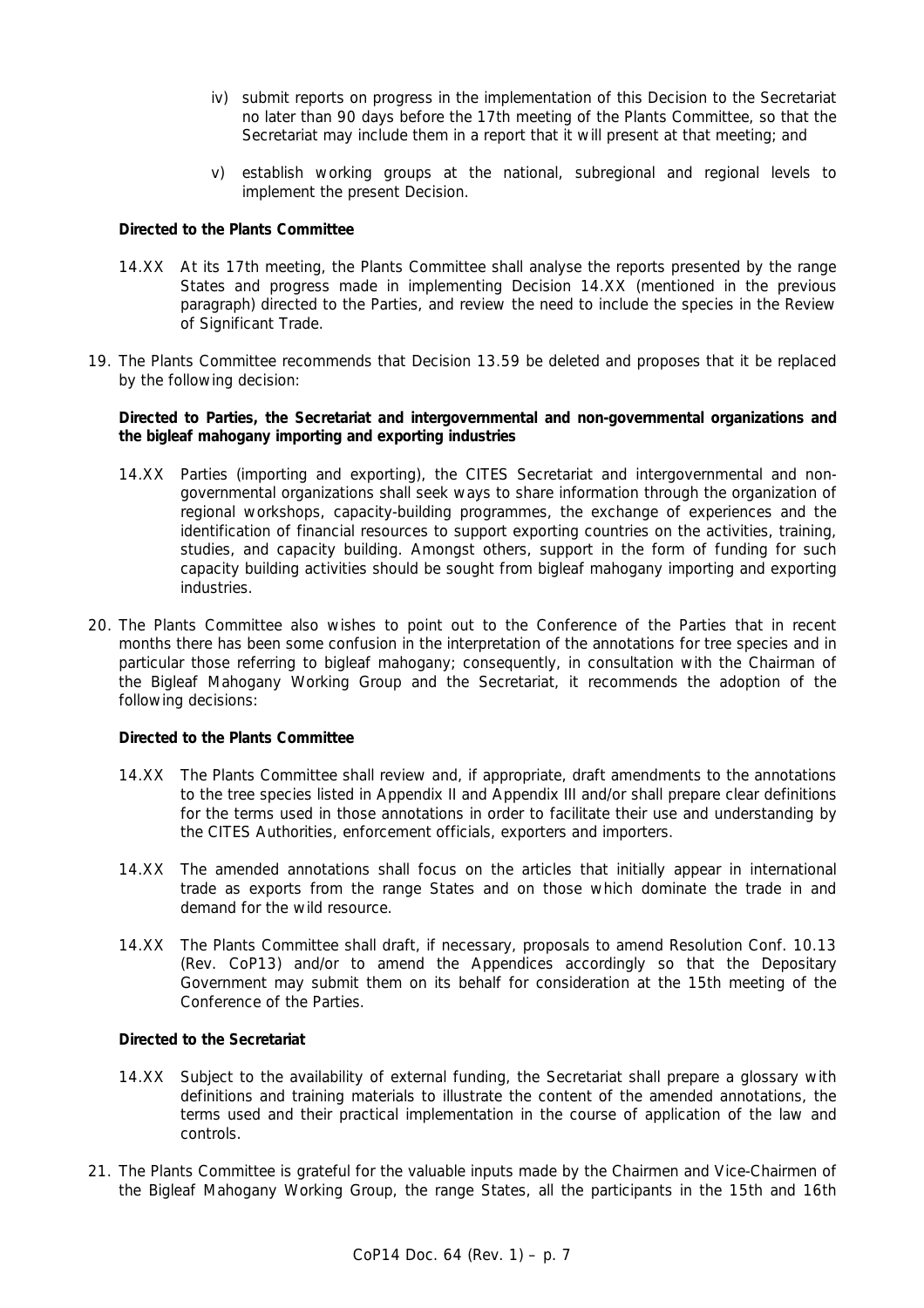meetings of the Committee and in the meeting of the Bigleaf Mahogany Working Group, and the CITES Secretariat.

# COMMENTS FROM THE SECRETARIAT

- A. The Secretariat agrees with the comments from Mexico, as Chairman of the Mahogany Working Group under the Plants Committee, concerning the implementation by range States of Decision 13.58 (see Annex 1 to this document).
- B. The Secretariat had extensive comments on the draft decisions presented in paragraphs 14. b) i); 16. a) i), ii), v), vi) and viii); 16. b); 17; 18 and 19. Consequently, and in consultation with the Plants Committee and the Chairman of the Bigleaf Mahogany Working Group, the Secretariat has compiled and edited the draft decisions proposed in the present document and the final version that has been agreed is attached in Annex 2 for consideration at this meeting.
- C. The Secretariat fully supports the adoption of the draft decisions submitted by the Plants Committee in Annex 2.
- D. Finally the Secretariat would like to seek the opinion of Parties on whether a 'Tree Species Working Group' should be re-established to address all timber issues, rather than establishing working groups on individual species.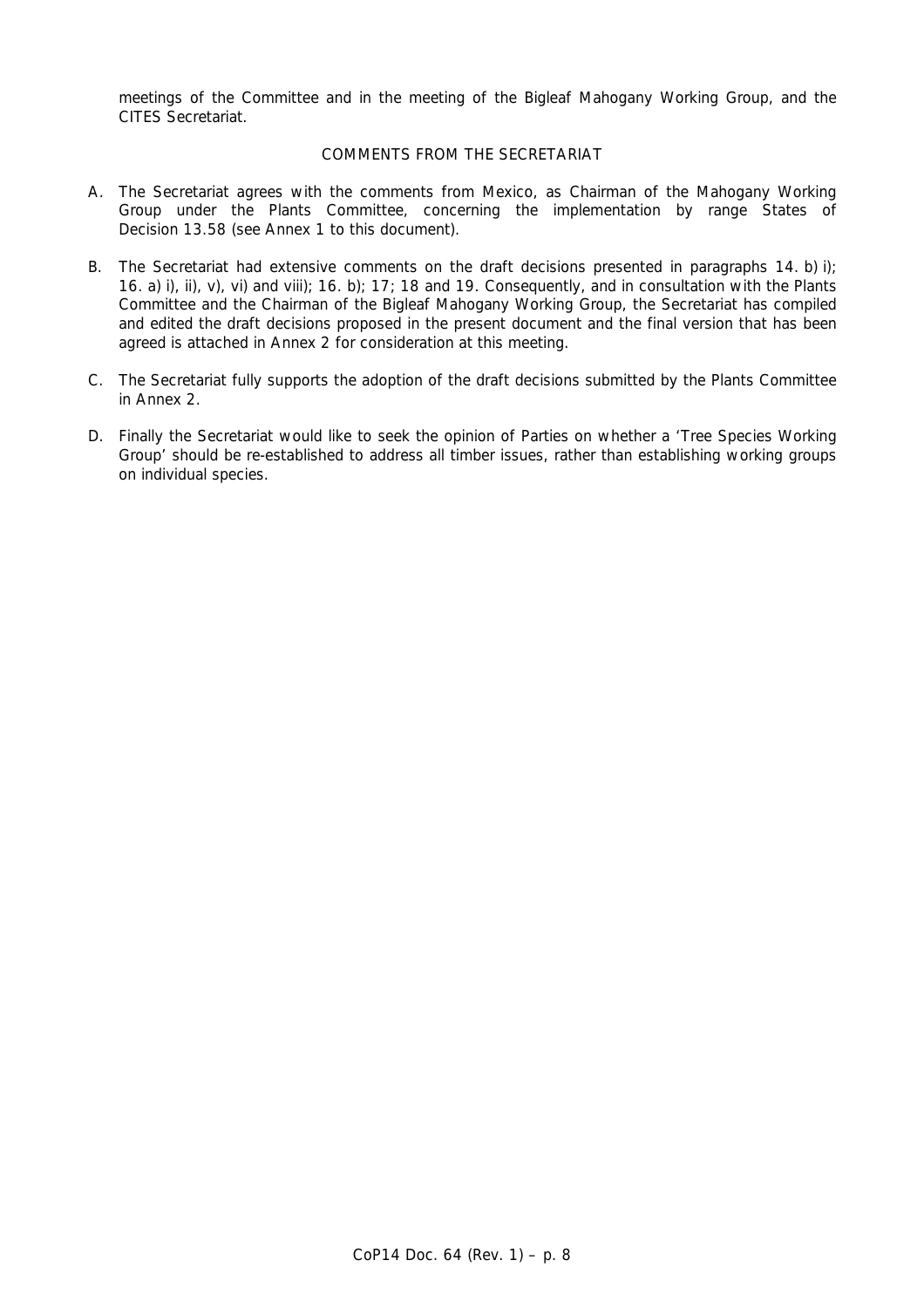# SUMMARY OF THE NATIONAL REPORTS OF THE MAHOGANY RANGE STATES

# Document prepared by Mexico (Chairman of the Bigleaf Mahogany Working Group, under the Plants Committee)

### **Introduction**

In line with the format agreed by the Chairman of the Plants Committee, the national reports submitted by all of the mahogany range States except Belize have been reviewed.

Analysis and synthesis of the reports concentrated on the first three subparagraphs of Decision 13.58, which focus on documenting the information available to the mahogany range States for making nondetriment findings (NDFs). Given the complexity, volume and variety of the information contained in the national reports, it was decided to summarize it and arrange it systematically under 10 main headings covering the relevant points of the initial format, in order to facilitate analysis. These main headings are:

- 1. National management plans specifically for mahogany
- 2. Estimated potential total range
- 3. Range being exploited
- 4. Inventories of specimens / exploited area
- 5. Distribution of ages or diameter categories of the specimens in exploited areas (specimens / ha)
- 6. Cycle, age (rotation), cutting rate and minimum cutting diameters
- 7. Information on illegal harvesting
- 8. Plantations
- 9. Volume of exports
- 10. Capacity building

| Heading 1. National management plans specifically for mahogany |  |
|----------------------------------------------------------------|--|
|                                                                |  |

| Country        | Information                                                                                                                                                                                             |
|----------------|---------------------------------------------------------------------------------------------------------------------------------------------------------------------------------------------------------|
| <b>Belize</b>  | No report submitted                                                                                                                                                                                     |
| <b>Bolivia</b> | None. There are laws and management programmes covering forestry<br>exploitation areas                                                                                                                  |
| <b>Brazil</b>  | None. There are laws and management programmes covering forestry<br>exploitation areas                                                                                                                  |
| Colombia       | No information                                                                                                                                                                                          |
| Costa Rica     | None. There are laws and management programmes covering forestry<br>exploitation areas, although mahogany harvesting is banned                                                                          |
| Ecuador        | None. There are forestry laws. Mahogany is on the list of species whose<br>harvesting is subject to conditions, and in addition there are management<br>programmes covering forestry exploitation areas |
| Guatemala      | None. There are laws and management programmes covering forestry<br>exploitation areas                                                                                                                  |
| Honduras       | None. There are laws and management programmes covering forestry<br>exploitation areas                                                                                                                  |
| Mexico         | None. There are laws and management programmes covering forestry<br>exploitation areas, as well as a national long-term forestry strategic plan                                                         |
| Nicaragua      | None. There are laws and management programmes covering forestry<br>exploitation areas                                                                                                                  |
| Panama         | None. There are laws and management programmes covering forestry<br>exploitation areas. Export of mahogany is prohibited                                                                                |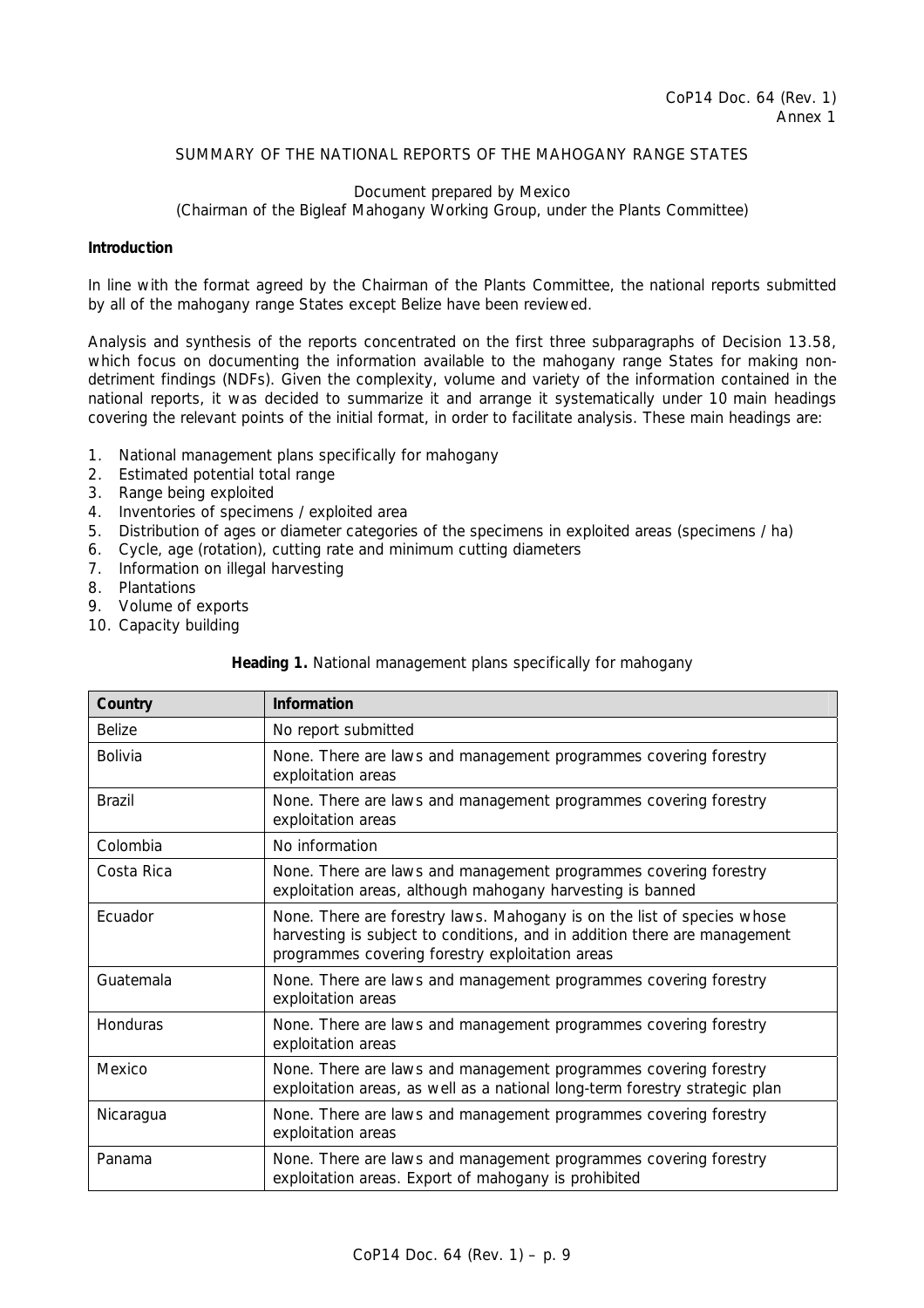| Country                               | <b>Information</b>                                                                                                                        |
|---------------------------------------|-------------------------------------------------------------------------------------------------------------------------------------------|
| Peru                                  | None. There are laws and management programmes covering forestry<br>exploitation areas. A specific reinforcement plan is being drafted    |
| Venezuela (Bolivarian<br>Republic of) | None. There are laws and management programmes covering forestry<br>exploitation areas, although the harvesting of mahogany is prohibited |

# **Heading 2.** Estimated potential total range

| Country                               | Potential range (ha) | In protected areas (ha) |
|---------------------------------------|----------------------|-------------------------|
| <b>Belize</b>                         | No report submitted  | No report submitted     |
| Bolivia                               | 3 million            | 2 million               |
| Brazil                                | 150 million          | 26 million              |
| Colombia                              | No information       | No information          |
| Costa Rica                            | 398,580              | No precise figures      |
| Ecuador                               | 1.8 million          | No precise figures      |
| Guatemala                             | 2,248,922            | 868,884                 |
| Honduras                              | No precise figures   | No precise figures      |
| Mexico                                | 3.8 million          | 2.5 million             |
| Nicaragua                             | 2,397,977            | 1,442,982               |
| Panama                                | 1,134,007            | No precise figures      |
| Peru                                  | No precise figures   | 13,033,393              |
| Venezuela (Bolivarian<br>Republic of) | 7,994                | No precise figures      |

| Heading 3. Range being exploited (ha) |  |  |  |  |
|---------------------------------------|--|--|--|--|
|---------------------------------------|--|--|--|--|

| Country                               | <b>Information</b>                                   |
|---------------------------------------|------------------------------------------------------|
| <b>Belize</b>                         | No report submitted                                  |
| Bolivia                               | No precise figures                                   |
| <b>Brazil</b>                         | 1,016                                                |
| Colombia                              | No information                                       |
| Costa Rica                            | Total ban                                            |
| Ecuador                               | 400                                                  |
| Guatemala                             | 533,134                                              |
| <b>Honduras</b>                       | 50,000                                               |
| Mexico                                | 518,000                                              |
| Nicaragua                             | 949,995                                              |
| Panama                                | 1,134,007                                            |
| Peru                                  | No precise figures                                   |
| Venezuela (Bolivarian<br>Republic of) | No information, harvesting of the species prohibited |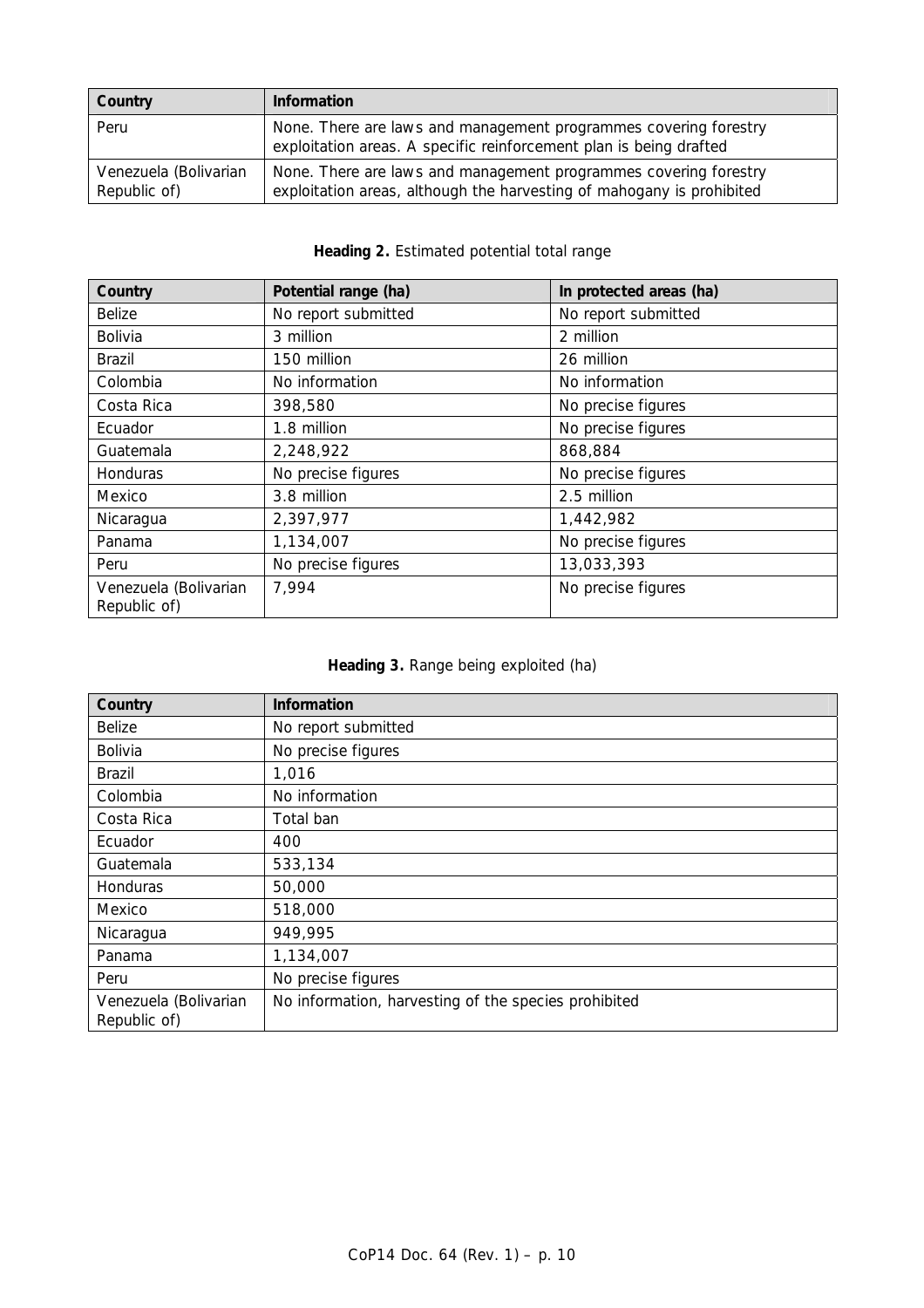| Country                               | <b>Information</b>                                                                                  |
|---------------------------------------|-----------------------------------------------------------------------------------------------------|
| <b>Belize</b>                         | No report submitted                                                                                 |
| Bolivia                               | $0.3 - 0.5$ specimens/ha                                                                            |
| <b>Brazil</b>                         | No precise information                                                                              |
| Colombia                              | No information                                                                                      |
| Costa Rica                            | 0.05 specimens/ha, of a DBH between 40 and 75 cm and overall heights<br>varying between 13 and 30 m |
| Ecuador                               | 1.1 specimens/ha, DBH $> 60$ and average heights of 18 m                                            |
| Guatemala                             | 3.108 specimens/ha                                                                                  |
|                                       | In protected areas: 3 specimens/ha of a DBH greater than 10 cm                                      |
| <b>Honduras</b>                       | No precise information                                                                              |
| Mexico                                | 0.009 to 8 specimens/ha                                                                             |
| Nicaragua                             | 0.64 to 0.65 specimens/ha                                                                           |
| Panama                                | 0.4 specimens/ha                                                                                    |
|                                       | In protected areas: 0.5 to 1 specimens/ha                                                           |
| Peru                                  | No precise information                                                                              |
| Venezuela (Bolivarian<br>Republic of) | 0.09 to 1.42 specimens/ ha                                                                          |

# **Heading 4.** Density (specimens / exploited area)

## **Heading 5.** Distribution of ages or diameter categories of the specimens in exploited areas (specimens / ha)

| Country                               | <b>Information</b>               |
|---------------------------------------|----------------------------------|
| <b>Belize</b>                         | No report submitted              |
| <b>Bolivia</b>                        | No information                   |
| Brazil                                | No information                   |
| Colombia                              | No information                   |
| Costa Rica                            | No information                   |
| Ecuador                               | No information                   |
| Guatemala                             | Diameter categories are reported |
| Honduras                              | No information                   |
| Mexico                                | Diameter categories are reported |
| Nicaragua                             | No information                   |
| Panama                                | No information                   |
| Peru                                  | No information                   |
| Venezuela (Bolivarian<br>Republic of) | No information                   |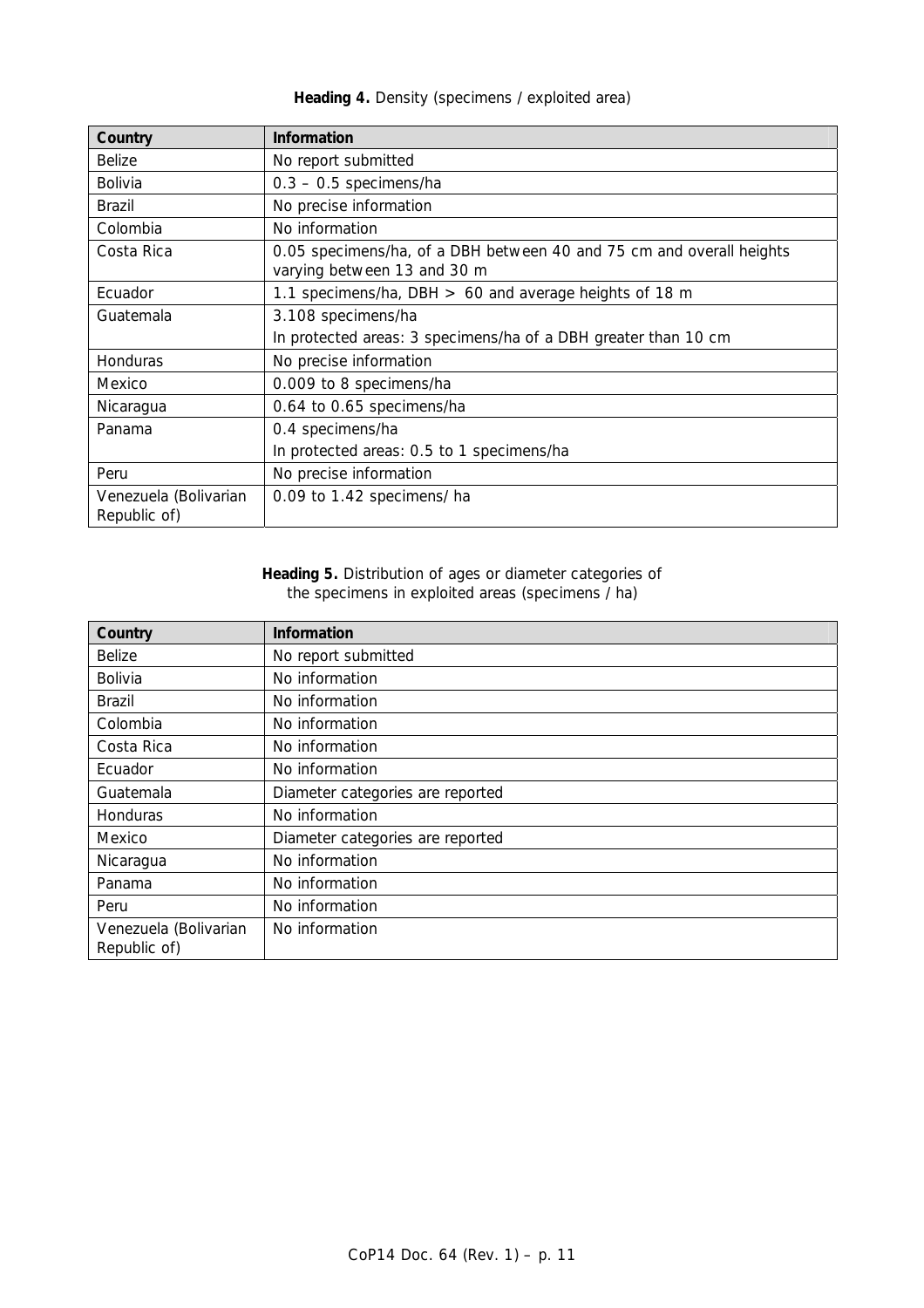# **Heading 6.** Cycle, age (rotation), cutting rate and minimum cutting diameters

| Country                               | <b>Information</b>                                                                                |  |
|---------------------------------------|---------------------------------------------------------------------------------------------------|--|
| <b>Belize</b>                         | No report submitted                                                                               |  |
| Bolivia                               | Cutting cycle: 20 years                                                                           |  |
|                                       | Age (rotation): No information                                                                    |  |
|                                       | Cutting rate: 80 % of harvestable diameters                                                       |  |
|                                       | Minimum cutting diameter: 60 cm                                                                   |  |
| <b>Brazil</b>                         | Cutting cycle: 25 years                                                                           |  |
|                                       | Age (rotation): No information                                                                    |  |
|                                       | Cutting rate: No information                                                                      |  |
|                                       | Minimum cutting diameter: No information                                                          |  |
| Colombia                              | No information                                                                                    |  |
| Costa Rica                            | No information                                                                                    |  |
| Ecuador                               | Cutting cycle: 15 years minimum                                                                   |  |
|                                       | Age (rotation): No information                                                                    |  |
|                                       | Cutting rate: 30 % of the basal area                                                              |  |
|                                       | Minimum cutting diameter: 60 cm                                                                   |  |
| Guatemala                             | Cutting cycle: 25 years                                                                           |  |
|                                       | Age (rotation): 30 to 40 years                                                                    |  |
|                                       | Cutting rate: maximum 85 % of the healthy trees that have reached the<br>minimum cutting diameter |  |
|                                       | Minimum cutting diameter: 45 to 50 cm                                                             |  |
| Honduras                              | No information                                                                                    |  |
| Mexico                                | Cutting cycle: 20-25 years                                                                        |  |
|                                       | Age (rotation): 60-75 years                                                                       |  |
|                                       | Cutting rate: 30 %                                                                                |  |
|                                       | Minimum cutting diameter: 55 cm                                                                   |  |
| Nicaragua                             | Cutting cycle: No information                                                                     |  |
|                                       | Age (rotation): No information                                                                    |  |
|                                       | Cutting rate: 40 %                                                                                |  |
|                                       | Minimum cutting diameter: 50 cm                                                                   |  |
| Panama                                | No information                                                                                    |  |
| Peru                                  | Cutting cycle: No information                                                                     |  |
|                                       | Age (rotation): No information                                                                    |  |
|                                       | Cutting rate: 4 %                                                                                 |  |
|                                       | Minimum cutting diameter: 75 cm                                                                   |  |
| Venezuela (Bolivarian<br>Republic of) | No information                                                                                    |  |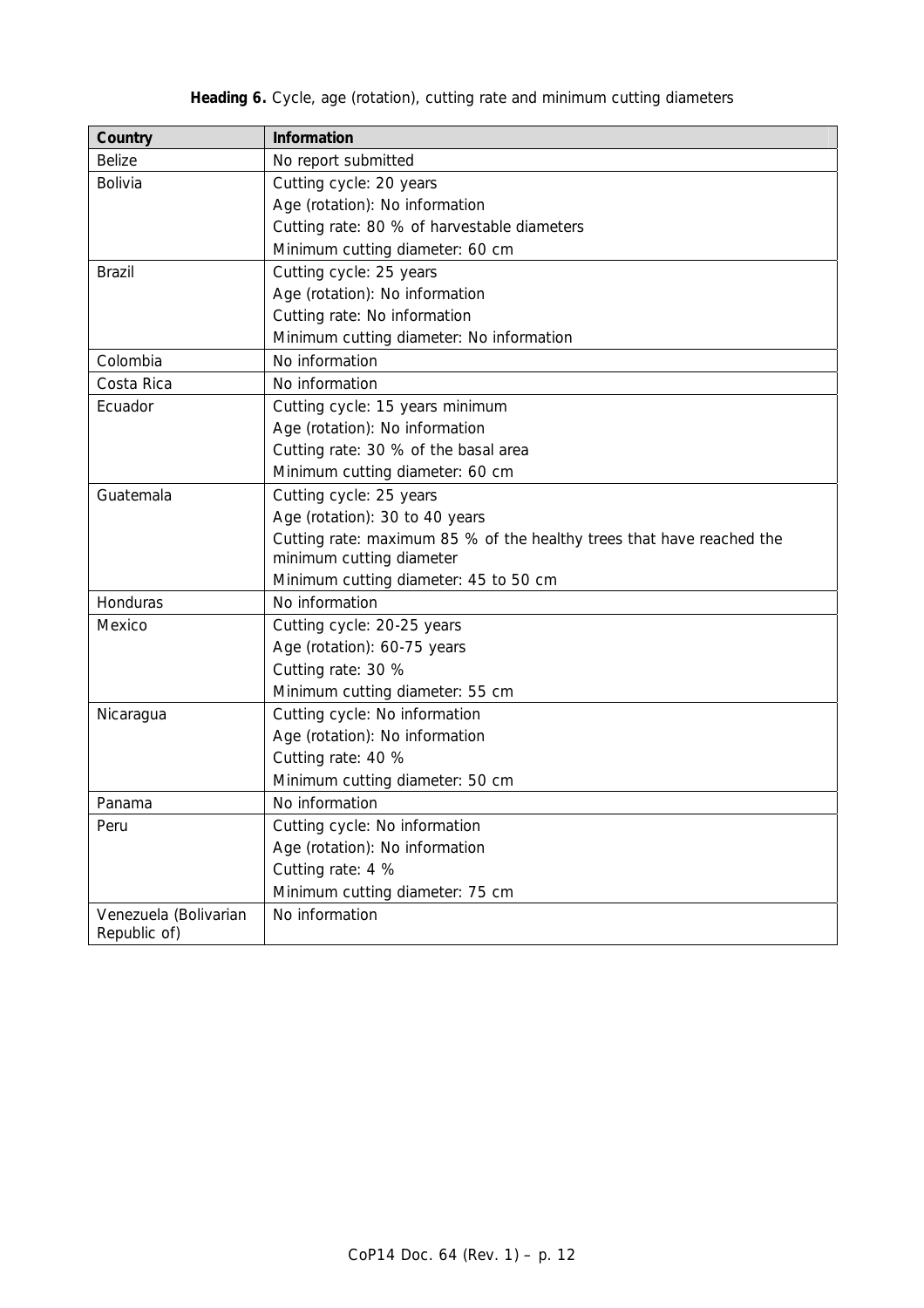# **Heading 7.** Information on illegal harvesting

| Country               | <b>Information</b>                                                                                                                          |
|-----------------------|---------------------------------------------------------------------------------------------------------------------------------------------|
| <b>Belize</b>         | No report submitted                                                                                                                         |
| <b>Bolivia</b>        | No information                                                                                                                              |
| <b>Brazil</b>         | No information                                                                                                                              |
| Colombia              | No information                                                                                                                              |
| Costa Rica            | No information                                                                                                                              |
| Ecuador               | No information                                                                                                                              |
| Guatemala             | No information                                                                                                                              |
| <b>Honduras</b>       | Volume of wood intercepted (confiscated) 400,000 board feet, equivalent to<br>2,200.22 $m3$ of wood                                         |
| Mexico                | Between 2004 and 2006 195.7 $m^3$ of mahogany logs and 9 $m^3$ of sawn<br>mahogany were secured in 48 administrative proceedings undertaken |
| Nicaragua             | No precise information                                                                                                                      |
| Panama                | No precise information                                                                                                                      |
| Peru                  | Seizures of 7,383 m <sup>3</sup> between 2003 and June 2006                                                                                 |
| Venezuela (Bolivarian | Over the past five years an average of 12.8 m <sup>3</sup> of mahogany has been                                                             |
| Republic of)          | confiscated per year in the country as a whole                                                                                              |

# **Heading 8.** Plantations (ha)

| Country                               | <b>Information</b>                                                                                                                                                                                  |
|---------------------------------------|-----------------------------------------------------------------------------------------------------------------------------------------------------------------------------------------------------|
| <b>Belize</b>                         | No information                                                                                                                                                                                      |
| <b>Bolivia</b>                        | No information                                                                                                                                                                                      |
| <b>Brazil</b>                         | No information                                                                                                                                                                                      |
| Colombia                              | No information                                                                                                                                                                                      |
| Costa Rica                            | No information                                                                                                                                                                                      |
| Ecuador                               | 79.50 m <sup>3</sup> of mahogany planted on roadsides and officially registered; however<br>work is in hand to officially register planted trees that are distributed along the<br>Ecuadorean coast |
| Guatemala                             | 622.68 Plantations are made with various species owing to the attack of the<br>shoot borer, which is the reason that the area planted with mahogany is<br>relatively small                          |
| <b>Honduras</b>                       | 150                                                                                                                                                                                                 |
| Mexico                                | 42,012                                                                                                                                                                                              |
| Nicaragua                             | No information                                                                                                                                                                                      |
| Panama                                | 300                                                                                                                                                                                                 |
| Peru                                  | 3,000 to 4000                                                                                                                                                                                       |
| Venezuela (Bolivarian<br>Republic of) | 72.8                                                                                                                                                                                                |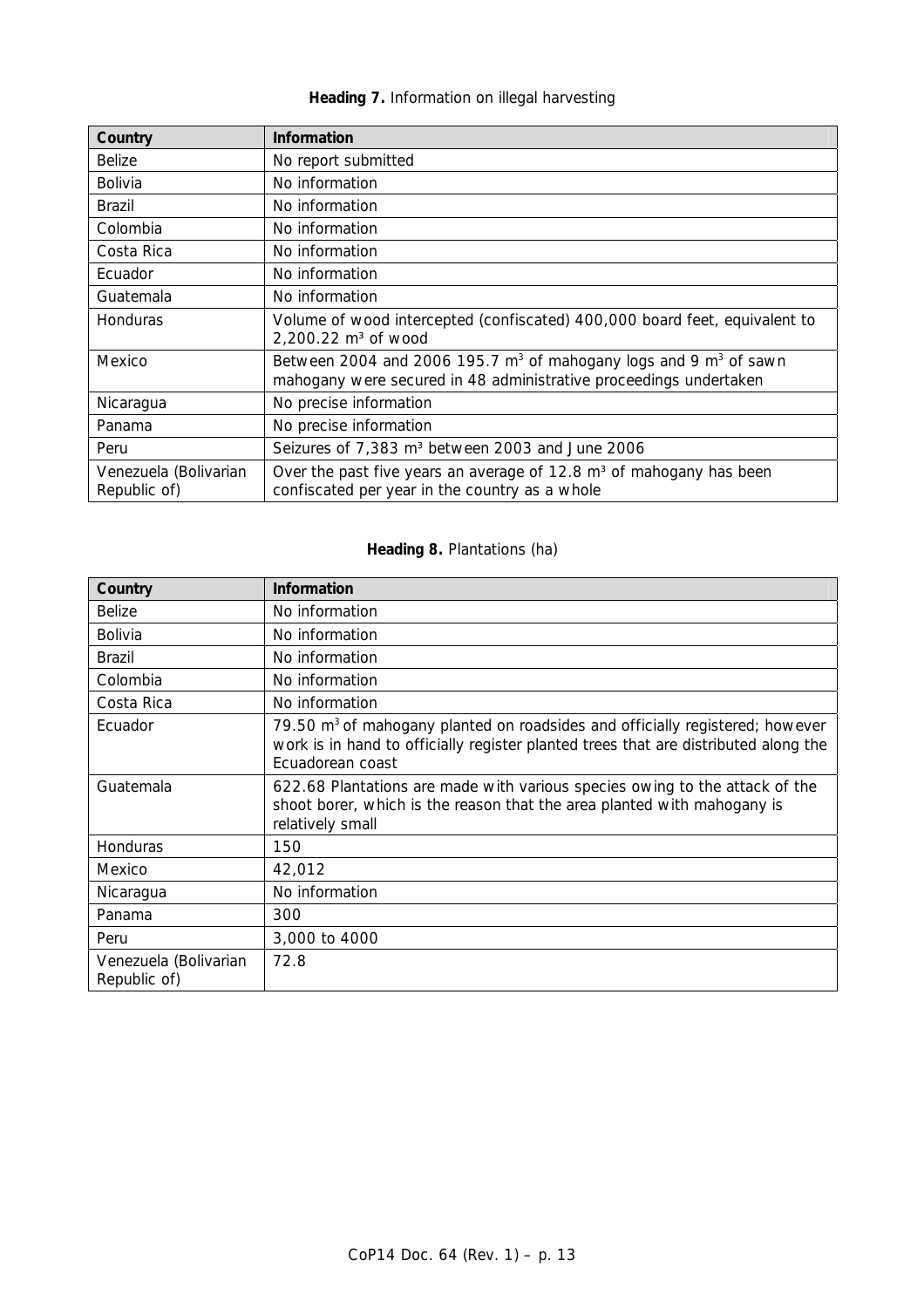# Heading 9. Volume of exports (m<sup>3</sup>)

| Country                               | <b>Information</b>                    |
|---------------------------------------|---------------------------------------|
| <b>Belize</b>                         | No report submitted                   |
| Bolivia                               | 34,800 between 2001 and 2005          |
| Brazil                                | 33,585 between 2002 and 2006          |
| Colombia                              | No information                        |
| Costa Rica                            | <b>Ban</b>                            |
| Ecuador                               | No export permits were issued in 2006 |
| Guatemala                             | 4,900 in 2006                         |
| Honduras                              | No information                        |
| Mexico                                | 2,636 between 2001 and 2005           |
| Nicaragua                             | 38,146 between 2001 and 2006          |
| Panama                                | 596 in 2002 (ban starting in 2003)    |
| Peru                                  | 233,060 between 2000 and 2005         |
| Venezuela (Bolivarian<br>Republic of) | <b>Ban</b>                            |

# **Heading 10.** Capacity building

| Country                               | Information                                                                                                                                                                                                                                                                                   |
|---------------------------------------|-----------------------------------------------------------------------------------------------------------------------------------------------------------------------------------------------------------------------------------------------------------------------------------------------|
| <b>Belize</b>                         | No information                                                                                                                                                                                                                                                                                |
| Bolivia                               | No information                                                                                                                                                                                                                                                                                |
| <b>Brazil</b>                         | Courses on anatomical identification of timber species and capacity-building<br>for the CITES Authorities                                                                                                                                                                                     |
|                                       | Training courses on forest management                                                                                                                                                                                                                                                         |
| Colombia                              | No information                                                                                                                                                                                                                                                                                |
| Costa Rica                            | Workshops on identification of mahogany (three national workshops, 10 for<br>Central America and three with Panama and Nicaragua)                                                                                                                                                             |
| Ecuador                               | Various intergovernmental workshops and meetings and preparation of printed<br>materials with information on mahogany                                                                                                                                                                         |
| Guatemala                             | Workshops on identification of mahogany timber and course on trade in CITES<br>species and regulation thereof                                                                                                                                                                                 |
| Honduras                              | Has a capacity-building programme in the supervision and management of<br>mahogany                                                                                                                                                                                                            |
| Mexico                                | Capacity-building workshops covering trade in and identification of mahogany<br>and ongoing training programme on the implementation of CITES                                                                                                                                                 |
| Nicaragua                             | Regional workshop to evaluate the status of mahogany in Central America<br>and a training programme on the identification of mahogany                                                                                                                                                         |
| Panama                                | Cross-frontier (Panama - Costa Rica) workshops on the identification of<br>mahogany                                                                                                                                                                                                           |
| Peru                                  | Training courses on the identification of mahogany for various sectors,<br>training course on identification of species similar to mahogany, 106<br>identification kits for commercial timber and an Administrative Procedure<br>Manual on the exploitation, transport and export of mahogany |
| Venezuela (Bolivarian<br>Republic of) | No information                                                                                                                                                                                                                                                                                |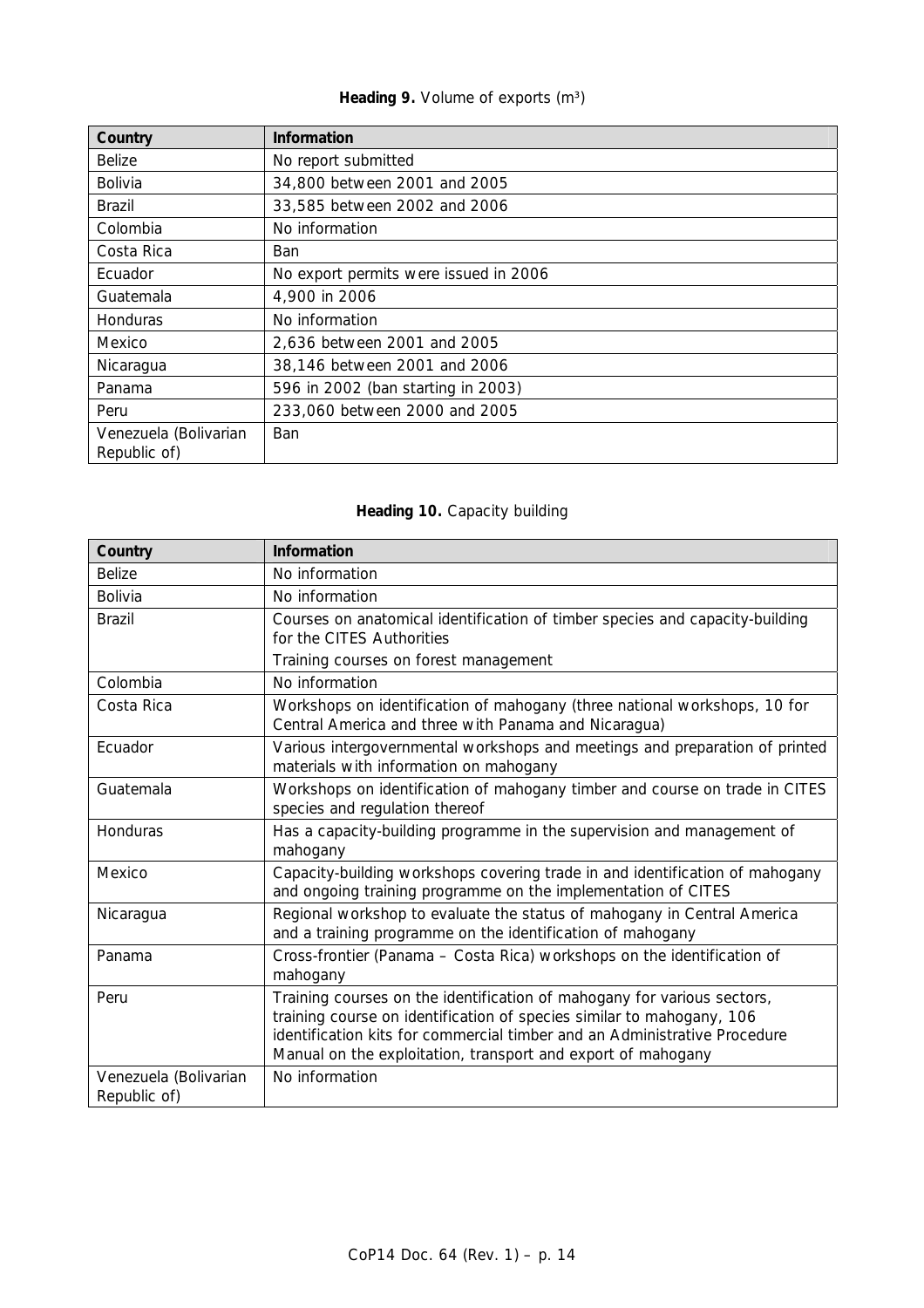### **General conclusions**

There are no national management plans specifically for mahogany in the range States. However, the majority of them have laws and management programmes for forest species in locations intended for exploitation, covering mahogany and establishing specific criteria for the species. This situation reflects the difficulty of establishing management plans specifically for mahogany at national level, although this is called for in Decision 13.58; the characteristics specific to tropical forests which have a high variety of forest species make it necessary to take an overall approach to forest management. Consequently, an alternative to national management of mahogany would be to obtain precise data on the total distribution and the areas under management or exploitation, as well as inventories and common *ad hoc* technical guidelines for mahogany, thereby providing the information necessary to make non-detriment findings and apply them in the forestry exploitation areas.

Some countries did not submit precise or standardized information on the potential range of mahogany. This makes it impossible to have a reliable estimate of the potential distribution of mahogany in its natural range and even less to make an accurate estimate on the actual occurrence of the species. Furthermore, the data on the presence of mahogany in protected areas have to be treated with caution, since probably the total extent of such areas was reported, but it cannot be assumed that this species is distributed homogeneously over the whole area. This makes it necessary to have a standard methodology in order to be able to estimate the present distribution of the species.

Some countries did not submit precise or standardized information on the area over which mahogany is harvested, which is a matter for concern since that information is essential for proper management of the species. It should be mentioned that only two countries (the Bolivarian Republic of Venezuela and Costa Rica), reported that harvesting of the species is prohibited. Given that all harvesting requires an inventory and a precise range, it is necessary that the information be shared by the Parties in a standardized format.

There are no national forest inventories specifically for mahogany. Some of the countries refer to inventories in the harvested areas and others provide no information at all. In this document those countries that are annotated with "No precise information" presented the data in cubic metres or as a total number of individual specimens, without referring to the area covered, which meant that it was impossible to determine the density. Therefore, it is necessary that the information on density be provided in a standardized format and according to a standardized methodology.

Only Guatemala and Mexico reported precise information on diameter categories, from which both the structure and the rate of population regeneration can be inferred. With this information missing, no conclusions can be drawn as to the sustainability of the harvest, and consequently it is essential that all the countries should have this information in a standardized manner.

There is a striking lack of information on the cycle, age, cutting rate and minimum cutting diameter. Those are indispensable elements for management planning, and in consequence all the range States that permit harvesting should have standardized information clearly reflecting those parameters.

Various countries make mention of penalties for infringement of the forestry laws, although only four report volumes of confiscated wood. The reason those countries did not report confiscations of illegallyharvested timber is unknown, but this information is very important, since it makes it possible to make an estimate of the level of impact on the wild populations.

Although there are countries that have made an effort to promote mahogany plantations, it is evident that the impact thereof on the conservation of this species, in the medium and even in the long term, is very limited.

While there are countries that have imposed a ban on harvesting and/or export of mahogany, it is evident that the others trade internationally in this species. The volumes of reported exports are very variable and do not make it possible by themselves to determine the sustainability of the harvest. It is important to correlate those values with the volume actually authorized (the rate of which is derived from the inventory), the volume extracted and, where this occurs, the volume processed (allowing for the processing coefficient).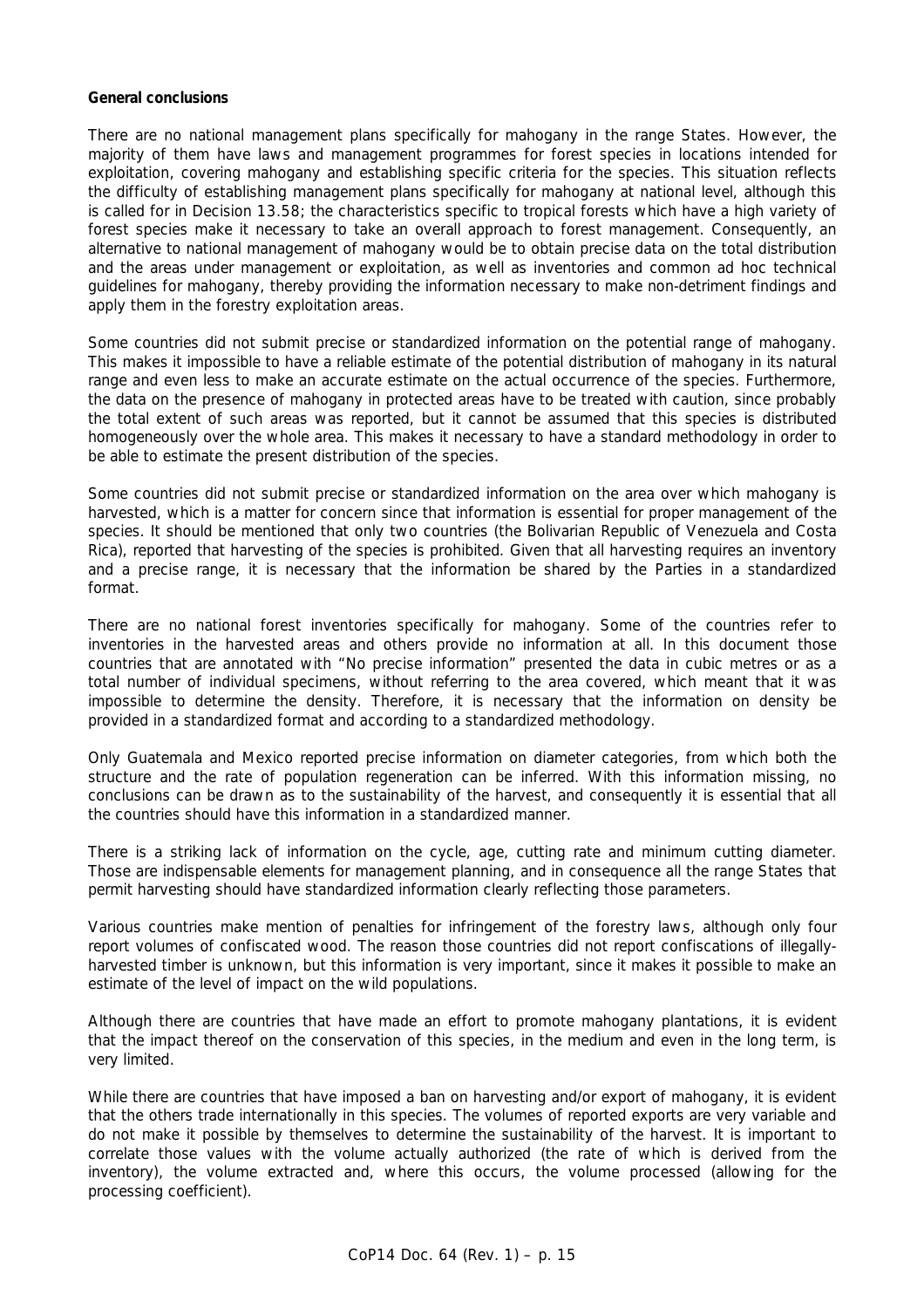The majority of the countries do report on the conduct of capacity-building activities covering identification of and trade in mahogany; however, except for Brazil, they do not report on any specific activities concerning the drawing up of inventories and forest management of the species in the exploited areas. This means that the countries have to make a major effort in order to train the field personnel who gather the basic information for the making of non-detriment findings.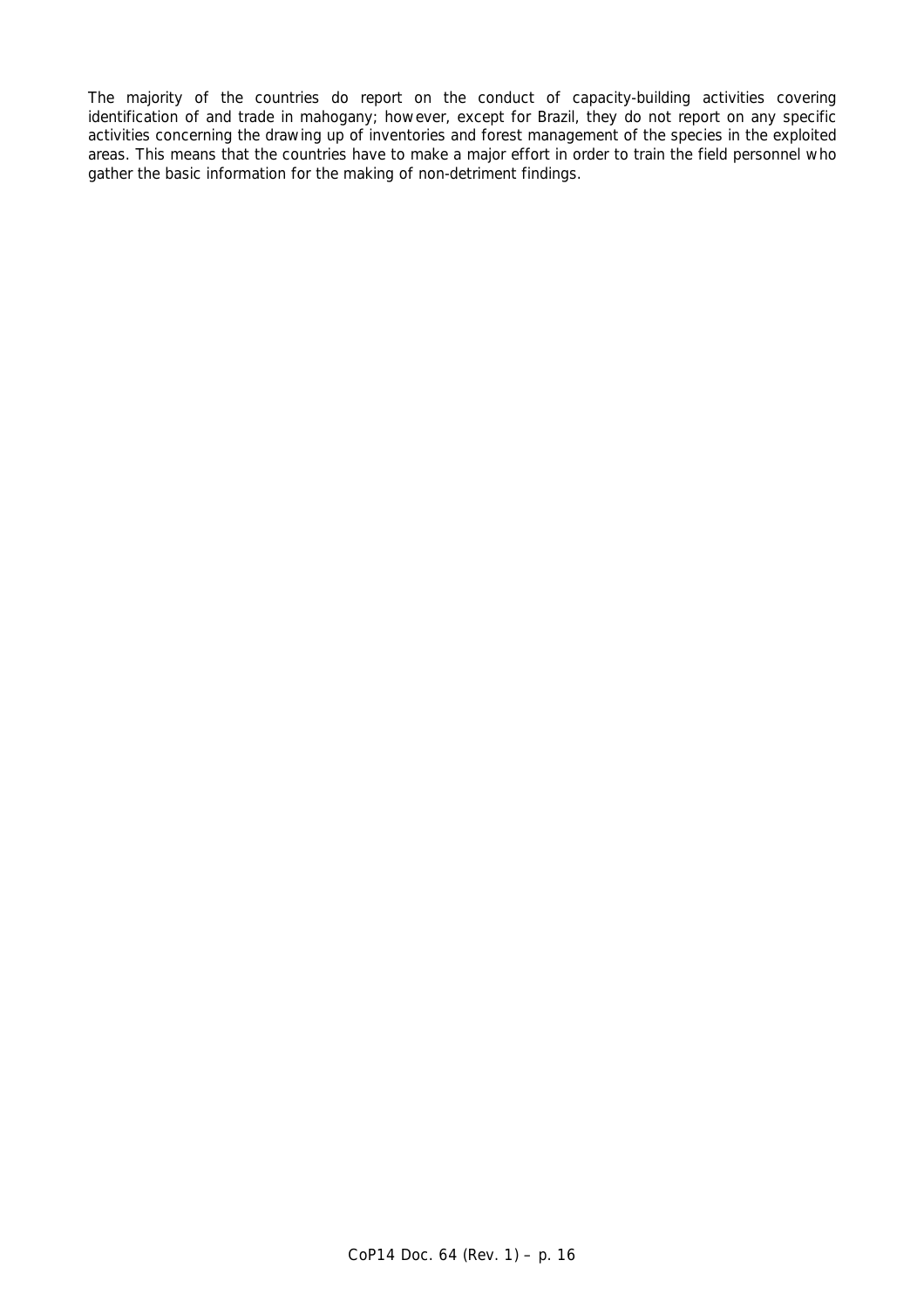# DECISIONS PROPOSED FOR ADOPTION

### Non-detriment findings for tree species

#### *Directed to the Plants Committee*

14.XX Before the 15th meeting of the Conference of the Parties, the Plants Committee shall:

- a) draft guidelines for making non-detriment findings for tree species; and
- b) support the organization of a workshop on non-detriment findings for tree species.

### *Directed to the Secretariat*

14.XX The Secretariat shall raise funds to assist the Plants Committee in drafting the guidelines mentioned in Decision 14.XX.

### Annotations to tree species included in Appendices II and III

### *Directed to the Plants Committee*

- 14.XX a) The Plants Committee shall review and, if appropriate, draft amendments to the annotations to the tree species listed in Appendices II and III and/or shall prepare clear definitions for the terms used in those annotations in order to facilitate their use and understanding by CITES Authorities, enforcement officers, exporters and importers.
	- b) The amended annotations shall focus on the articles that initially appear in international trade as exports from the range States and on those which dominate the trade in and demand for the wild resource.
	- c) The Plants Committee shall draft, if necessary, proposals to amend Resolution Conf. 10.13 (Rev. CoP13) and/or to amend the Appendices accordingly so that the Depositary Government may submit them on its behalf for consideration at the 15th meeting of the Conference of the Parties.

### *Directed to the Secretariat*

14.XX Subject to the availability of external funding, the Secretariat shall prepare a glossary with definitions and training materials to illustrate the content of the amended annotations, the terms used and their practical implementation when applying the law and controls.

## Bigleaf mahogany

14.XX The Conference of the Parties adopted the *Action plan for the control of international trade in bigleaf mahogany* (Swietenia macrophylla), attached as Annex XX.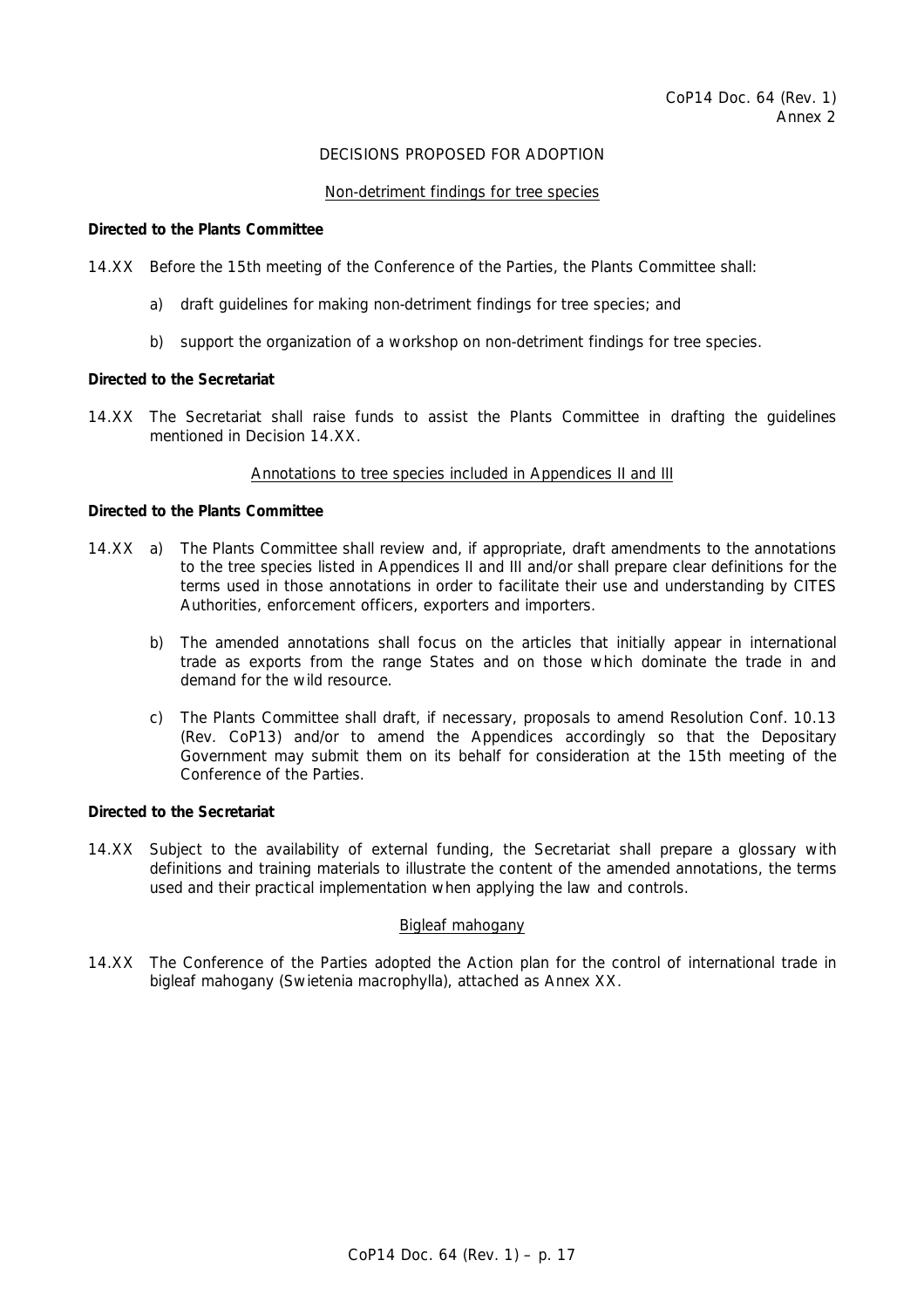# Action plan for the control of international trade in the bigleaf mahogany (Swietenia macrophylla)

- 1. All range States of the bigleaf mahogany should:
	- a) Promote national synergies among the producing countries by establishing formally and specifically multi-institutional committees whose memberships include competent scientific organizations, in order to support Scientific Authorities;
	- b) Perform studies of the sawn timber yields from logs, and on the height-diameter ratio, in order to improve management of and control over bigleaf mahogany timber;
	- c) Foster regional territorial management for the bigleaf mahogany and validate or verify the reports submitted by forestry users, including periodic studies on ecology and growth dynamics;
	- d) Examine the possibility of giving CITES species special treatment in technical standards on census-taking of diameters smaller than the minimum cutting size in order to determine stocks of remaining trees, the setting of minimum cutting diameters, the percentage of remaining trees that should be left and harvesting techniques; and
	- e) Facilitate the making of non-detriment findings by:
		- i) Preparing, adopting and implementing, as a priority, forest management plans at a the national and local levels that include specific requirements for the bigleaf mahogany, as outlined in the results of the workshop on Non-Detriment Findings for Mahogany held in Cancun (April 2007) (see document CoP14. Inf. 24) after its endorsement and adoption by the Plants Committee;
		- ii) Developing and conducting forest inventories that enable specific identification and data analysis of the bigleaf mahogany, as well as programmes to monitor the distribution, population size and conservation status of the bigleaf mahogany, based on the results of the workshop on Non-Detriment Findings for Mahogany held in Cancun (April 2007), after its endorsement and adoption by the Plants Committee, and incorporating the three basic requirements for non-detriment findings highlighted in document MWG2 Doc. 7, paragraph 44. a) to c);
		- iii) Implementing capacity-building programmes in monitoring and management, specifically related to the understanding and application of CITES requirements. This activity might also involve assistance from the Plants Committee and the Secretariat;
		- iv) Submitting reports on progress in the implementation of this Action Plan to the Secretariat no later than 90 days before the 17th meeting of the Plants Committee, so that the Secretariat may include them in a report that it will present at that meeting; and
		- v) Establishing working groups at the national, subregional and regional levels to implement the present Action Plan.
- 2. The countries members of the Bigleaf Mahogany Working Group should ensure the presence of their representatives at meetings of the Working Group, as well as the presence of al least one of the representatives of the Plants Committee from the range States.
- 3. Parties and international organizations should stress the importance of not authorizing any export without proof of legal origin of the timber. Importing countries should refuse mahogany shipments accompanied by CITES export permits issued under a court order, unless the importing country can confirm that an non-detriment finding has been made by the Scientific Authority of the country of origin.
- 4. Bigleaf mahogany range States, in cooperation with importing countries and international organizations, should develop a regional strategy with timelines to address: non-detriment findings,